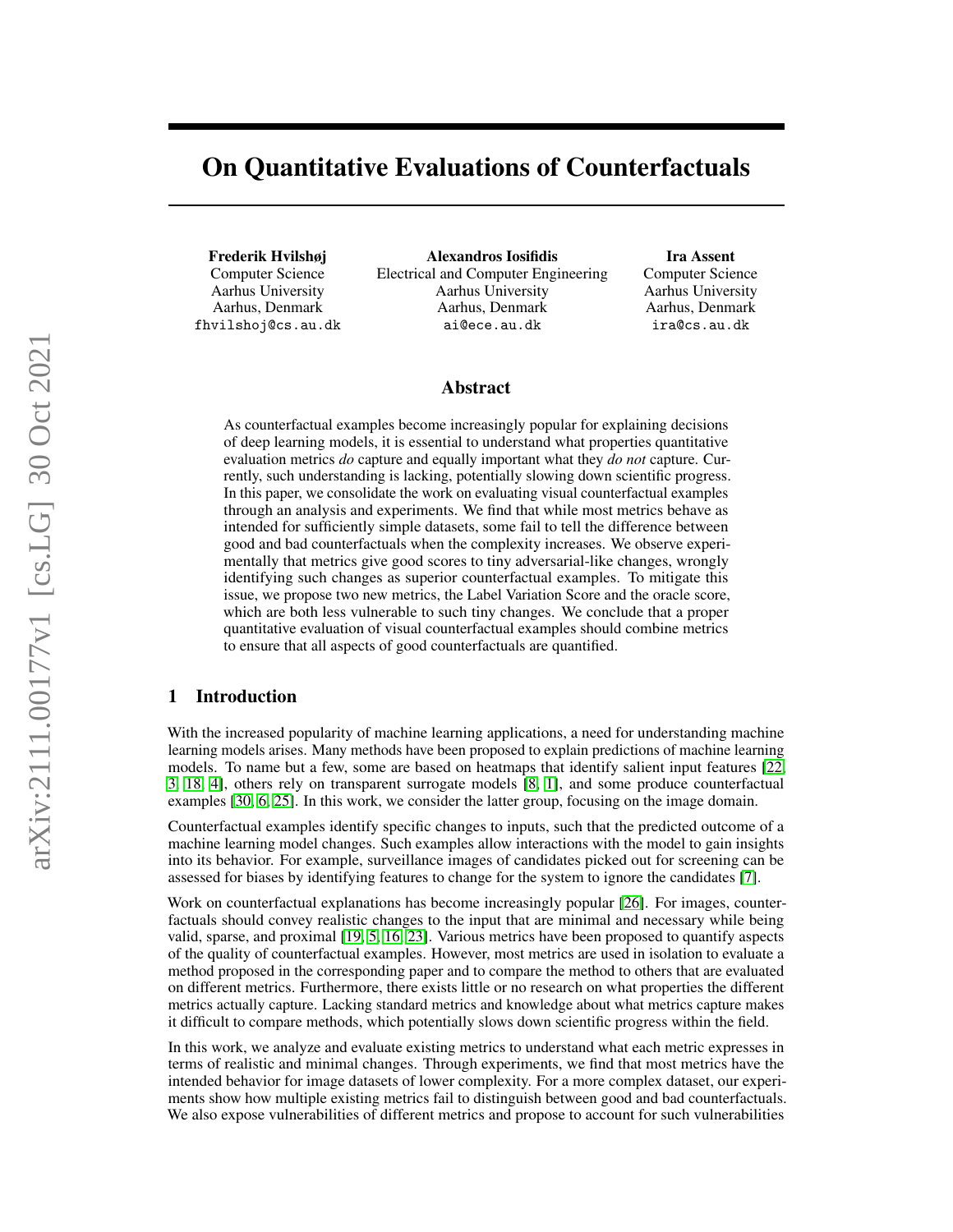by reporting multiple scores in combination. Counterfactual examples comprising tiny unrealistic changes are found to often yield unintended good scores. To mitigate this issue, we propose two new metrics that are less susceptible to tiny changes and align well with qualitative evaluations. We argue that when presenting a proper evaluation of a counterfactual method, the evaluation would need a metric for quantifying how realistic counterfactuals are, *e.g*., the Fréchet Inception Distance, and a metric like our Latent Variable Score to assert that the validity of the counterfactuals generalize. Upon publication, we will also publish an evaluation framework for easy comparisons of methods.

## 2 Counterfactual Examples

The counterfactual question seeks to find *necessary* and *minimal* changes to an input to obtain an alternative outcome from a classifier [\[30\]](#page-10-2). An answer often comes in the form "Had values  $v_1, ..., v_m$ been  $\hat{v}_1, \dots, \hat{v}_m$  and all other values remained the same, then outcome Y would have been Z." For images, an answer would be a new image similar to the input but with specific features changed.

Naturally, counterfactual examples come in various forms and might not convey the information that we would expect. For example, adversarial attacks, which adds imperceptible noise to inputs in order to change predictions [\[27\]](#page-10-8), are of little or no relevance in terms of interpretability. As such, multiple additional criteria have been proposed that counterfactuals need to possess to be intuitive for humans.

Realistic changes. To be useful for humans, counterfactual examples should look realistic [\[5,](#page-9-6) [24\]](#page-10-9). The criterion has also been described as counterfactuals being likely to stem from the same data distribution as the training data [\[21,](#page-10-10) [6\]](#page-9-4). In the image domain, realistic changes can be hard to quantify. How do you, for example, distinguish an adversarial attack from a proper counterfactual, when the attack may be closer to the input in terms of, *e.g*., Euclidean distance? Methods for quantifying how realistic counterfactuals are typically rely on a form of connectedness [\[17,](#page-10-11) [20\]](#page-10-12) or on embedding spaces of deep learning models [\[16,](#page-10-6) [9\]](#page-9-7). Although being important for consolidating the field of counterfactual explanations, we find experimentally that metrics have unintended behaviors when quantifying how realistic tiny adversarial-like changes are.

**Minimal changes.** For counterfactual examples to be more useful to humans, input features need to change minimally for the prediction to change [\[30\]](#page-10-2). Associated properties are sparsity and proximity, which relates to changing only few features and changing features such that the counterfactual stays in the proximity of the input [\[19\]](#page-10-5). When only few features are changed, the counterfactuals are said to be more interpretable [\[30\]](#page-10-2). In high-dimensional domains like the image domain, quantifying minimal changes with, *e.g*., Euclidean distance may yield undesired results. For example, we demonstrate with an experiment that tiny adversarial-like changes can be deemed better (smaller) compared to realistic changes that naturally need to change more pixels. In turn, a method that performs well only on minimal changes may be producing unrealistic adversarial-like counterfactuals that are of little or no value. For a good performance on minimal changes to be meaningful, a method must thus also perform well on metrics quantifying how realistic the counterfactuals look.

Additional properties. In an interactive setting, computational efficiency is important [\[29,](#page-10-13) [16,](#page-10-6) [10\]](#page-9-8). If computations are too slow, interactions with a system will be poor. Although computation time is important, we do not study it here, as it does not quantify the quality of the counterfactuals. It is also important that humans can use the generated counterfactuals. Consequently, multiple works have done human studies of their methods [\[7,](#page-9-5) [5,](#page-9-6) [25\]](#page-10-3). Such tests are typically domain specific and thus prohibit a generalized test. Therefor, we do not include them for further evaluation here.

# <span id="page-1-0"></span>3 Evaluating Counterfactuals Quantitatively

In this section, we present those quantitative metrics which have been applied to images in at least two publications and analyze their applicability in terms of how they measure changes. To mitigate an observed issue with tiny adversarial-like changes, we additionally propose two new metrics. We find that each metric reflects specific aspects of counterfactual quality and need to be reported in combination with other metrics to avoid isolated drawbacks of the metrics.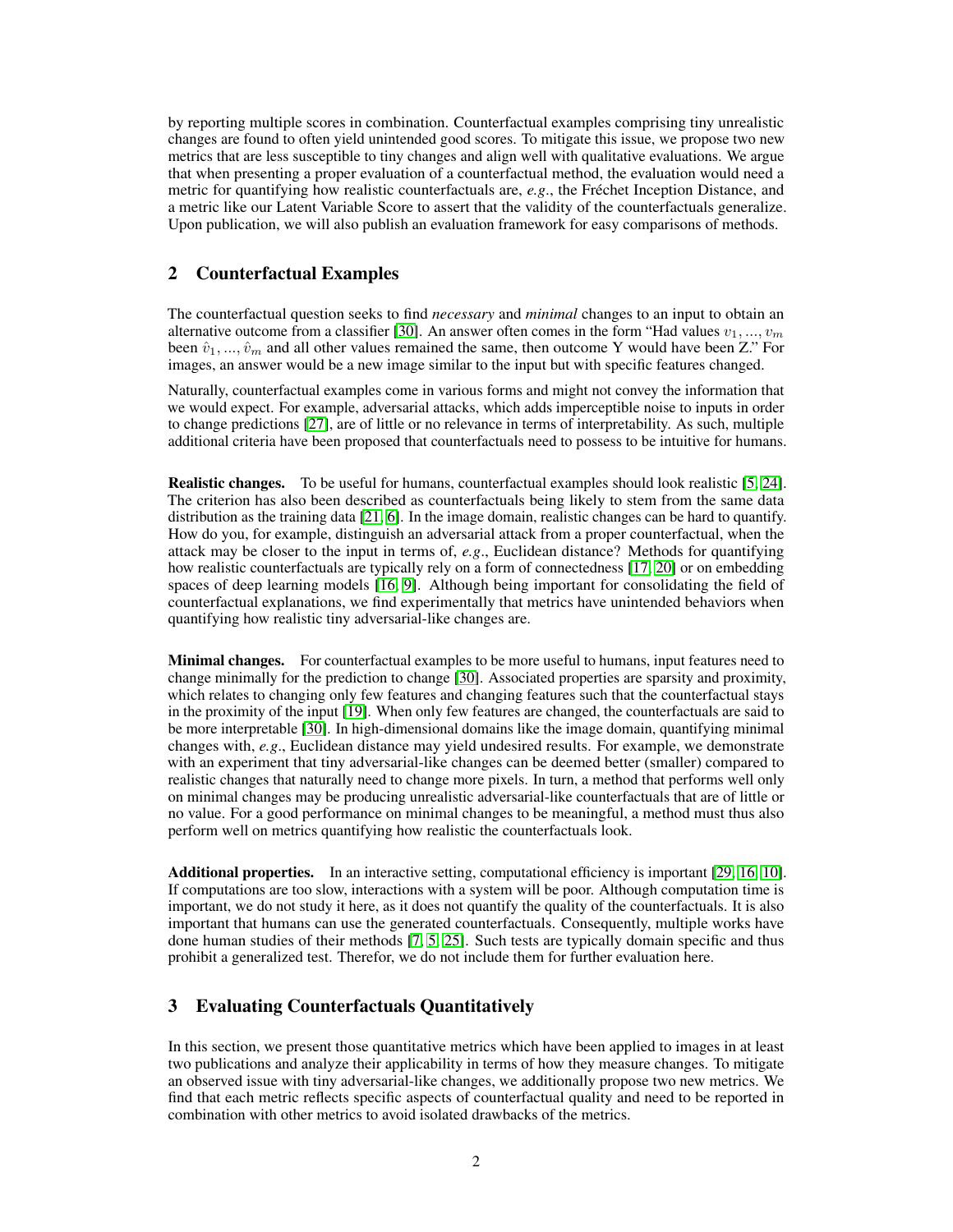#### 3.1 Existing Metrics

Simple distance metrics. A natural first approach to measuring changes between inputs and counterfactuals is to use metrics like  $L_1$  and  $L_2$ -norms even though such norms are known to work poorly on high-dimensional data like images [\[11\]](#page-9-9). We include those metrics because they are present in objective functions for gradient based counterfactual methods [\[30,](#page-10-2) [5,](#page-9-6) [16\]](#page-10-6) and are in turn a natural first choice for measuring minimal changes. In our experiments, we include a hybrid metric denoted the elastic net distance (EN), which is defined as  $EN(x, c) = ||x - c||_1 + ||x - c||_2$ , where x is the input and c is the counterfactual. We use this metric because it combines the  $L_1$  and the  $L_2$ -norm.

<span id="page-2-0"></span>Target-class validity. The Target Class Validity (TCV) [\[17\]](#page-10-11) quantifies the percentage of the generated counterfactuals that are predicted to be of the target class by the classifier under consideration:

$$
TCV = \frac{1}{|X|} \sum_{x \in X} 1_{[f(x) \neq f(cf(x))]}.
$$
 (1)

In Equation [\(1\)](#page-2-0),  $1_{[\cdot]}$  is the indicator function, X is the test set, f is the predictive function, and  $cf(\cdot)$ is the function that generates the counterfactual examples.

The score quantifies how effective a method is in creating counterfactual examples that successfully change the class. It does not quantify the quality of the counterfactuals in terms of neither minimal nor realistic changes. In turn, it should be reported along with other metrics quantifying those properties.

IM1. [\[16\]](#page-10-6) introduces the IM1 score, which employs auto-encoders to approximate how well counterfactual examples follow the training data distribution. The score shows the ratio between how well the counterfactual example c of target class  $q$  can be reconstructed by an auto-encoder trained on data from the target class  $AE_q$  and an auto-encoder  $AE_p$  trained on the data of the input class p:

<span id="page-2-1"></span>
$$
IM1 (c) = \frac{\|c - AE_q(c)\|_2^2}{\|c - AE_p(c)\|_2^2 + \epsilon}.
$$
\n(2)

A lower value means that c follows the distribution of the class q better than that of class  $p$  [\[16\]](#page-10-6).

As argued in the previous section, it is important to measure how well counterfactual examples follow the distribution of the training data. The IM1 score is a valuable tool for assessing such property. As the score is quantitative, it also allows comparing different methods across publications. Furthermore, the score is somewhat established as a metric, as multiple papers report the score [\[16,](#page-10-6) [17,](#page-10-11) [24\]](#page-10-9).

The IM1 score can, however, be deceiving. We find experimentally that methods which make tiny changes to the input can get an undesired good score, presumably because tiny changes yields almost no error even if the changes are not preserved by the auto-encoders. Some classes may also be easier to reconstruct than others, resulting in skewed scores for different target classes. One target class may simply yield a lower numerator in Equation [\(2\)](#page-2-1) than another target class, just because one is easier to reconstruct than the other. Finally, we know of no publicly available pre-trained auto-encoders for computing the score. When new auto-encoders need to be trained for each publication, results may not be comparable across publications. Through experiments, we demonstrate the issue by showing how, *e.g*., differences in normalization yield incomparable scores.

IM2. The IM2 score is also introduced in [\[16\]](#page-10-6). It utilizes the discrepancy between reconstructions made by a class specific auto-encoder  $AE_q$  and an auto-encoder trained on the entire training set  $AE$ :

$$
IM2(c) = \frac{\|AE_q(c) - AE(c)\|_2^2}{\|c\|_1 + \epsilon}.
$$
 (3)

According to the authors, a low value of IM2 indicates an interpretable counterfactual because the counterfactual follows the distribution of the target class as well as the distribution of the whole data set. The applicability of the score is however debatable. Schut et al. [\[24\]](#page-10-9) demonstrate that the IM2 score fails to identify out-of-sample images. Mahajan et al. [\[17\]](#page-10-11) also argue that both IM1 and IM2 are better reported by displaying both the denominator and numerator of each score. For both IM1 and IM2, we further find experimentally that when the complexity of the dataset increases, the computed scores get close to statistically insignificant amongst three different counterfactual methods. In turn, the two metrics may be best suited for datasets of lower complexity.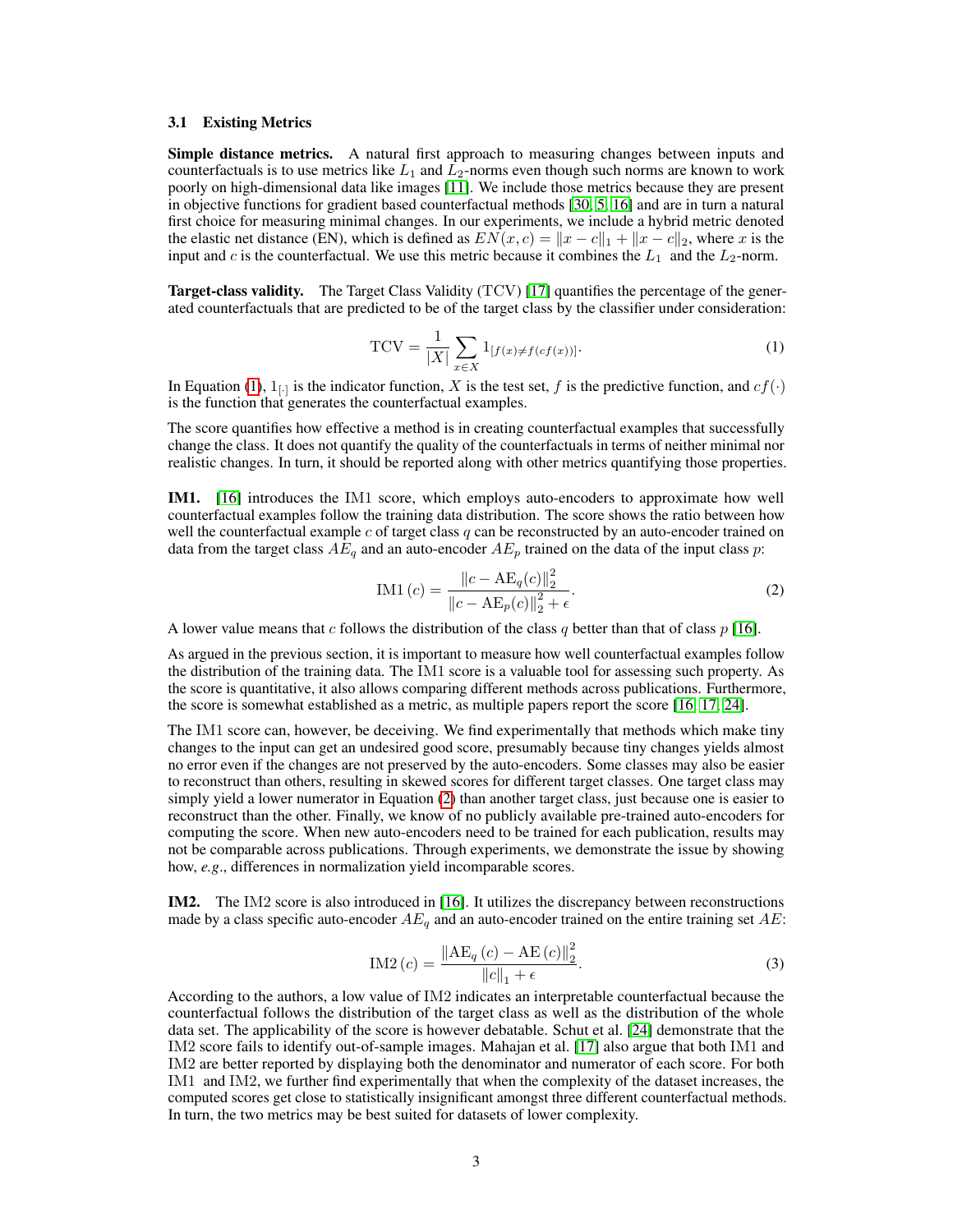Fréchet Inception Distance. The Fréchet Inception Distance (FID) is a metric used for evaluating generative models [\[9\]](#page-9-7). The metric compares how similar two datasets are by comparing statistics of embeddings from the Inception V3 network [\[28\]](#page-10-14). For counterfactuals, the score has been used to evaluate how well counterfactuals align with the original dataset [\[23,](#page-10-7) [25\]](#page-10-3). FID is defined from mean Inception embeddings  $\mu_1$  and  $\mu_2$ , and covariance matrices  $\Sigma_1$  and  $\Sigma_2$  of the test set and associated counterfactuals, respectively:

$$
\text{FID} = \|\mu_1 - \mu_2\|_2^2 + tr[\Sigma_1 + \Sigma_2] - 2tr\left[\sqrt{\Sigma_1 \Sigma_2}\right].\tag{4}
$$

In this work, we consider images that are smaller  $(64 \times 64$  pixels) compared to inputs of the Inception V3 model ( $299 \times 299$  pixels). Consequently, we compute the score for a different network. We use embeddings from the last hidden layer of a convolutional neural network, which is identical to the model being explained by the counterfactual methods. The last hidden layer has 256 output neurons, so we denote the score  $FID_{256}$ , to avoid any misconceptions. Although the score depends on the embedding network, we believe that our results will extend to the Inception V3 network.

The score is a good fit for evaluating whether generated counterfactuals follow the distribution of the training data, as it is currently the standard metric for evaluating generative models. It does, however, not take into account the relation between each specific input and its associated output. As such, the metric could, *e.g*., be "fooled" by a high performing generative model producing realistic samples independent of the inputs. Consequently, the metric should be reported in combination with another metric which evaluates the validity of each counterfactual. We also find in experiments that methods generating tiny changes to the input may be deemed of high quality; maybe because the tiny changes are either filtered out by the embedding network or do not affect summarizing statistics of the score.

#### 3.2 New Proposed Metrics.

Through experiments, we find that tiny changes similar to adversarial attacks often yield undesirable good scores. To mitigate this issue, we introduce two new metrics. Both metrics rely on the assumption that tiny adversarial-like counterfactuals are very model specific [\[15\]](#page-10-15). Under this assumption, evaluating counterfactuals on other classifiers should be less susceptible to tiny changes and more effective if the changes are semantically correct.

Label Variation Score. For datasets where each data point is associated with multiple class labels, individual classifiers for each class label can give insights into how each class is affected by a counterfactual change. Naturally, the class targeted by the counterfactual should be affected, while unrelated classes should not. At a high level, we use individual classifiers for each class label as a proxy for how much the concept related to the given class has changed in the counterfactual image.

We propose the Label Variation Score (LVS) to monitor predicted outcomes over different class labels. LVS computes average Jensen Shannon (JS) divergences, denoted  $d_{is}$ , between predictions on inputs and counterfactuals. Let  $o_l$  be an "oracle" trained on the class label l, which outputs a discrete probability distribution over the labels. then, LVS is defined as

$$
LVS_l = \frac{1}{|x|} \sum_{x \in x} d_{js} \left[ o_l(x) ||o_l(cf(x)) \right].
$$
 (5)

As the score is based on individual classifiers for each class label, the score should be affected less by adversarial attacks. Intuitively, non-related labels should not be affected by counterfactuals and thus have a low LVS, while labels that correlate with the counterfactual label may co-vary and get a higher LVS. For example, if an image of a face without makeup is changed to one with makeup, the face in the counterfactual should be predicted to smile as much as before, but the prediction of "wearing lipstick" may follow the prediction of "wearing makeup" as lipstick is a subset of makeup.

LVS yields a rich picture of which features are changed by the counterfactuals, and it allows human judgement of which features are allowed to be changed, as with the makeup and lipstick example. Using the score, it becomes easier for humans to detect biases in the predictive model by identifying features that are changed unintendedly. On the contrary, LVS has the drawback that it needs multiple class labels to be applicable. Also, attributes that are not labeled will not be possible to monitor. In our experiments, LVS yields scores that align well with human interpretation on two different datasets. We further verify the underlying hypothesis described above by finding that more realistically looking counterfactuals get better scores than, *e.g*., examples with tiny adversarial-like changes.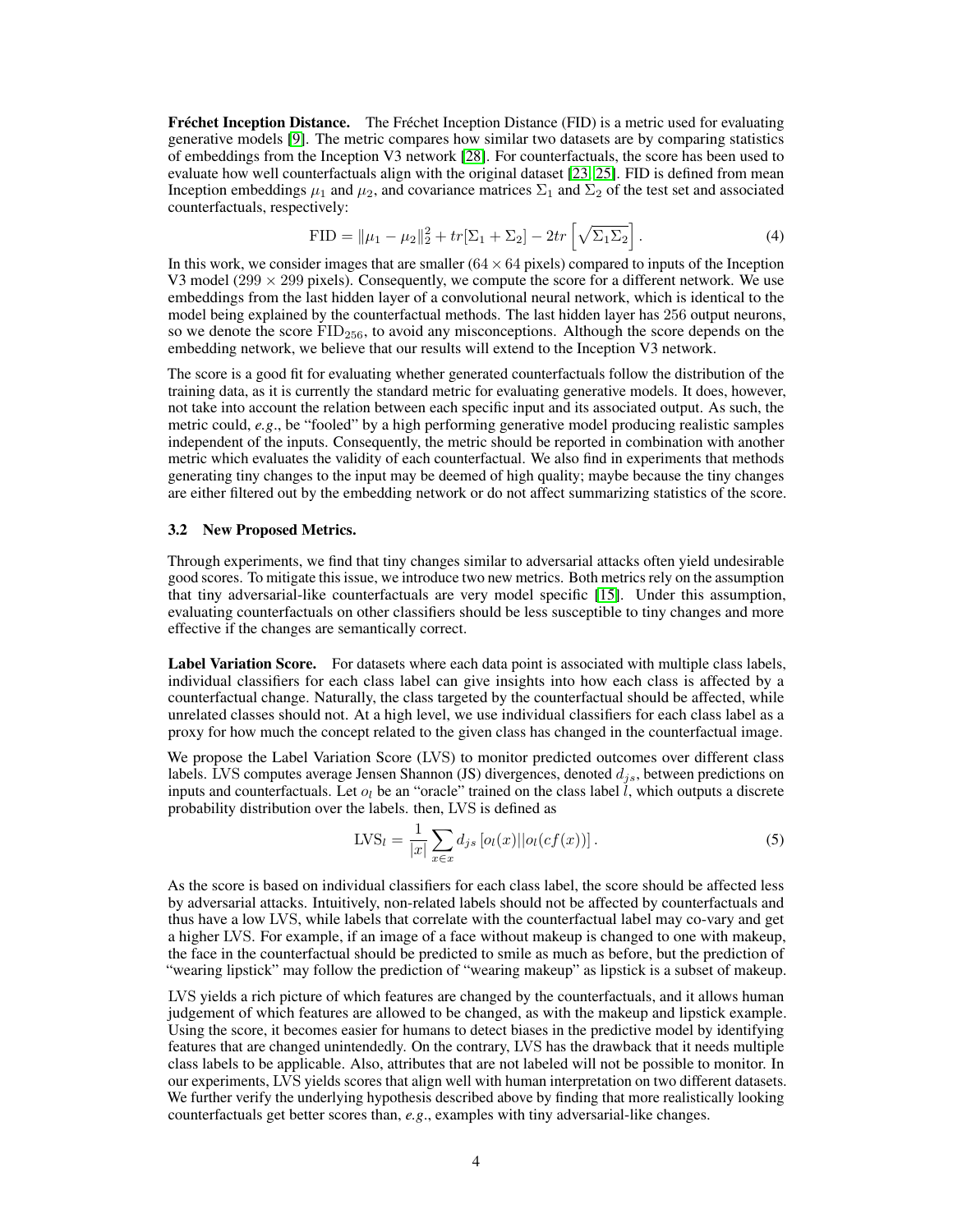**The oracle score.** For datasets where LVS is not applicable, we propose to use a simpler metric which is based on training an additional classifier – the oracle – that is used to classify the counterfactuals examples. The score is the percentage of counterfactuals  $C$  that are classified to the target class by both the classifier being explained  $f$  and the oracle  $o$ :

Oracle = 
$$
\frac{1}{|C|} \sum_{c \in C} 1_{[f(c) = o(c)]}.
$$
 (6)

The score is similar to TCV, but it is intended to avoid giving good scores to tiny adversarial-like changes. The oracle score depends on the additional oracle, which could tell more about the oracle than the predictive model itself. For example, it may be that adversarial attacks working on  $f$  also work on o, which would wrongly yield a good score for such attacks. However, we find experimentally that the score gives better scores for realistic counterfactual examples than tiny adversarial-like changes.

## 4 Experiments

In this section, we study the above described metrics for different types of counterfactual methods to characterize what properties different metrics capture. We demonstrate through multiple experiments that no metric can express all desirable properties, and thus they should be used in combination.

Methods. Throughout the experimental section, we compare three different methods for producing counterfactual explanations. The methods were chosen to represent a spectrum of methods ranging from gradient based methods producing sparse but less realistic changes in one extreme to methods based on generative models generating more realistic but larger changes in the other extreme.

In one end of the spectrum, Wachter et al. [\[30\]](#page-10-2) present a gradient based method (denoted GB). Counterfactuals are generated through gradient descent on the input to minimize a loss-function comprising an  $L_1$ -norm "distance" term which encourages minimal and sparse changes and a squared "prediction" loss on the predicted label, which encourages valid counterfactual examples.<sup>[1](#page-4-0)</sup> Another method that lies in this end of the spectrum is [\[6\]](#page-9-4) which follows a similar loss-function as [\[30\]](#page-10-2), but with a more complex distance function. It should be mentioned that both methods were originally introduced for tabular data. We here study it in the image domain as a simple method that produce counterfactuals with minimal changes that are looking less realistic.

At the other end of the spectrum, we include the method proposed by Hvilshøj et al. [\[10\]](#page-9-8) as a representative for methods based on generative models (denoted GEN). The method is based on conditional invertible neural networks (INNs) which are generative models that can also do classification [\[2\]](#page-9-10). Counterfactual embeddings are found by correcting embeddings of inputs such that the predicted class provably change. Counterfactual examples are successively generated by inverting the embeddings with the INN. We find the method from [\[10\]](#page-9-8) to be the most extreme case in this end of the spectrum, compared to, *e.g*., [\[23,](#page-10-7) [25\]](#page-10-3), because it uses the same neural network for both predictions and for generating counterfactuals. In contrast, [\[23\]](#page-10-7) and [\[25\]](#page-10-3) train surrogate generative models, which are used for sampling counterfactuals. We study the method as a more complex method which produces more realistic counterfactuals but with larger amounts of change.

At the middle of the spectrum, methods use gradients to compute counterfactuals similar [\[30\]](#page-10-2), but where gradient optimizations are guided by derivatives of generative models or other more sophisticated loss terms to enhance the quality of the counterfactuals [\[5,](#page-9-6) [16\]](#page-10-6). In our experiments, we use the method proposed by Looveren and Klaise [\[16\]](#page-10-6) as representative (denoted GL). The method uses embeddings from an auto-encoder to optimize a class-prototype loss. Such method should produce counterfactuals where both the visual quality and the amount of changes is in between GB and GEN. However, we find that in most cases, the visual quality is on par with GB in practice.

Experimental details. The methods from [\[30\]](#page-10-2) and [\[16\]](#page-10-6) were implemented using the alibi frame-work,<sup>[2](#page-4-1)</sup> and [\[10\]](#page-9-8) was adopted from the official code.<sup>[3](#page-4-2)</sup> The former two methods are used to identify counterfactuals for the same "vanilla" convolutional neural network, identical to the one described in

<span id="page-4-0"></span><sup>&</sup>lt;sup>1</sup>We do not normalize each feature by the median absolute deviation, as images have identical value ranges.

<span id="page-4-1"></span> $^2$ <https://docs.seldon.io/projects/alibi> (v.0.5.9), default parameters. Apache License 2.0.

<span id="page-4-2"></span> $^3$ <https://github.com/fhvilshoj/ECINN>, default parameters. MIT license.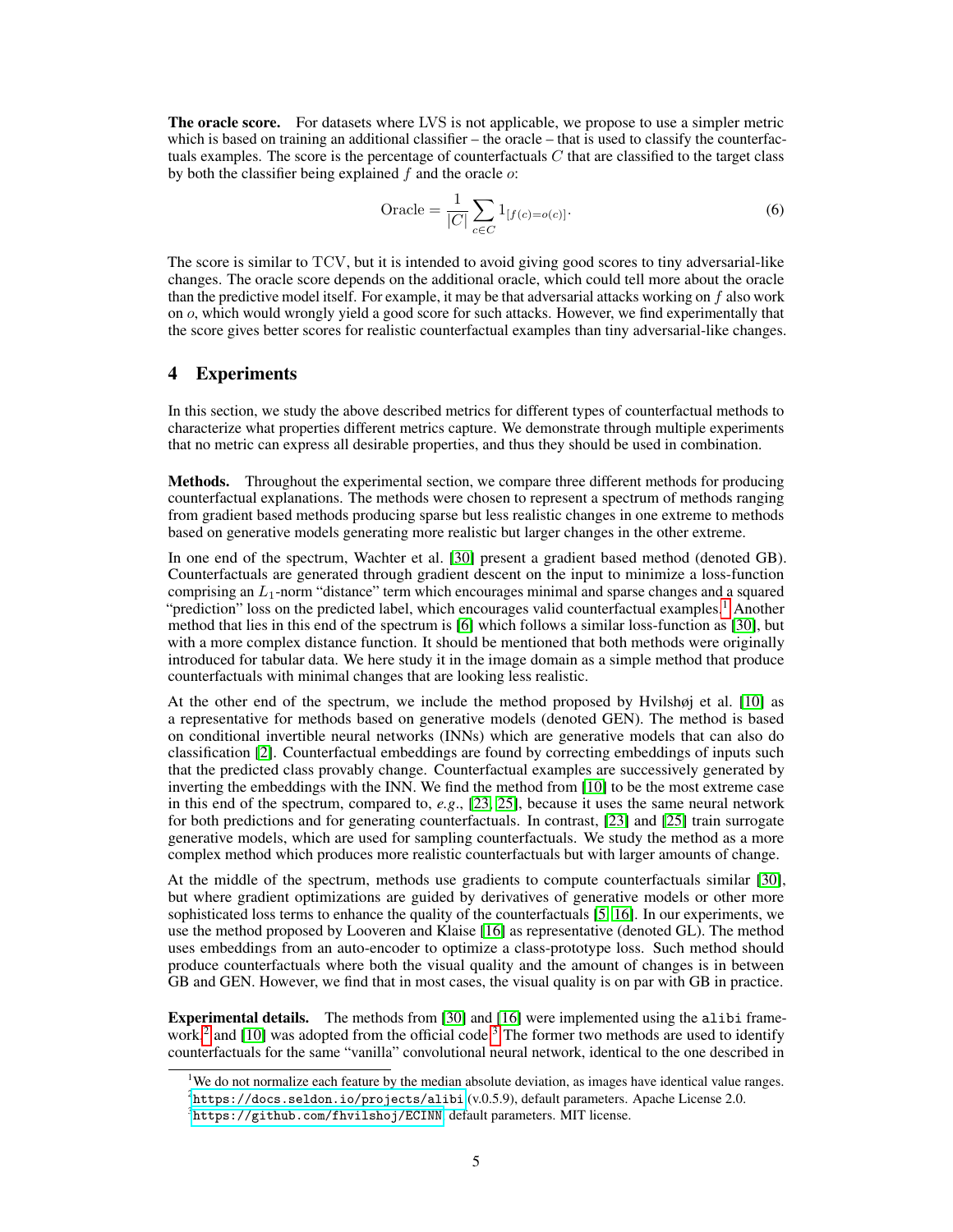<span id="page-5-0"></span>(a) Counterfactual examples with target class  $q = 0$ .

(b) LVS scores.



Figure 1: Experimental results for the FakeMNIST dataset [\[10\]](#page-9-8).

[\[16\]](#page-10-6). The latter method is based on a conditional INN as predictive model, identical to that of [\[10\]](#page-9-8). In turn, the presented results may be contributed to differences in architectures and not methods as such. However, the goal of the experiments is not to identify a superior method, but to demonstrate properties of metrics for evaluating counterfactual explanations on images. We note that the method from [\[10\]](#page-9-8) generates counterfactuals for all classes different from the input class, so throughout experiments, we choose one target class uniformly at random for each input. Additional experimental details on, *e.g*., hyperparameters for training are provided in the supplementary material.

Throughout the experiments, we report mean scores over the entire test set and 95% confidence intervals in parentheses. Except from TCV, we report scores only on valid counterfactual examples from the test sets, *i.e*., we do not include counterfactuals that did not change the predicted class.

#### 4.1 FakeMNIST

[\[10\]](#page-9-8) propose FakeMNIST; an artificial dataset which dictates the relationship between pixels and labels. To generate the dataset, MNIST images [\[14\]](#page-10-16) are shuffled and assigned new random labels. The top-left  $10 \times 1$  pixels are colored according to the new labels, see first row of Figure [1a.](#page-5-0) The digits present in the images are independent of the labels while only the top-left pixels are label-dependent. The dataset can be used to test whether counterfactual methods change only class-related features. There are, however, no metrics associated with the dataset. We apply the LVS to further the evaluation protocol for the dataset and test if LVS detects methods that change label-independent features.

Column 1 of Figure [1a](#page-5-0) displays four samples from the FakeMNIST test set. Smaller rectangles magnify the top-left  $10 \times 2$  pixels for increased readability. The first column displays inputs with labels 7, 8, 6, and 6, respectively (cf. labels or top-left dot locations). The following three columns are counterfactuals with target class  $q = 0$ , generated by the three representative methods. In Figure [1b,](#page-5-0) we show LVS for both the FakeMNIST labels and on the original MNIST labels. As intended, the LVS finds that GEN most successfully produces counterfactuals that change the predicted class (high LVS on FakeMNIST) and leaves the digit related pixels untouched (zero LVS on MNIST). Furthermore, the LVS reveals that both GB and GL produces less effective counterfactuals, as their LVS on FakeMNIST are lower. Through the high LVS on MNIST, the metric also finds that the two methods wrongly alters digit related pixels when generating counterfactuals.

In Table [3](#page-11-0) in the supplementary material, we include scores of all other metrics described in Section [3.](#page-1-0) All the scores behave as expected and quantify differences between the methods properly. In conclusion, we find that for this simple dataset, qualitative observations and quantitative evaluations are well aligned in general. In turn, we argue that to provide a complete picture of performance, new methods can provide all the presented scores for the FakeMNIST dataset.

#### 4.2 Normalization

Most metrics presented in this paper depend on data normalization or pretrained models. The dependence makes reporting both data normalization and model specifications crucial for reproducibility.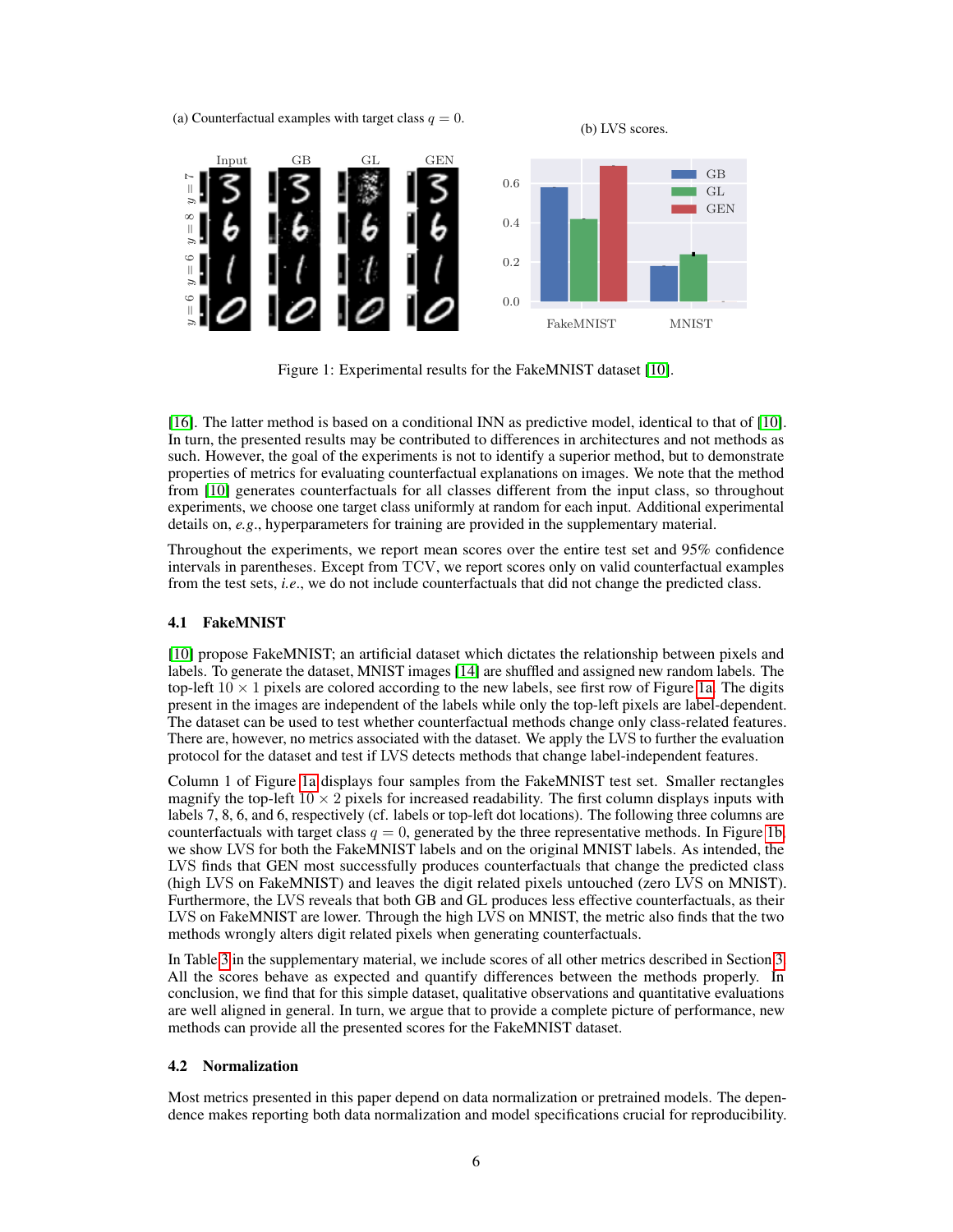<span id="page-6-0"></span>

| Method                      | EN           | IM1        | $100 \cdot \text{IM}2$ | FID <sub>256</sub> | Oracle         |  |  |
|-----------------------------|--------------|------------|------------------------|--------------------|----------------|--|--|
| $[-0.5; 0.5]$ normalization |              |            |                        |                    |                |  |  |
| <b>GB</b>                   | 16.07(0.18)  | 0.99(0.00) | 0.55(0.01)             | 50.23              | 73.38% (0.87)  |  |  |
| GL.                         | 42.76(0.31)  | 0.99(0.00) | 0.53(0.00)             | 308.43             | 37.71\% (0.95) |  |  |
| <b>GEN</b>                  | 99.17 (0.58) | 0.88(0.00) | 0.17(0.00)             | 90.73              | 93.13% (0.50)  |  |  |
| $[0; 1]$ normalization      |              |            |                        |                    |                |  |  |
| <b>GB</b>                   | 16.07(0.18)  | 1.06(0.00) | 2.46(0.02)             | 24.92              | 48.25% (0.98)  |  |  |
| GL.                         | 42.76(0.31)  | 1.04(0.00) | 1.94(0.01)             | 173.82             | 38.53% (0.95)  |  |  |
| <b>GEN</b>                  | 99.17 (0.58) | 0.89(0.00) | 1.47(0.01)             | 37.89              | 91.92% (0.53)  |  |  |

Table 1: Scores on MNIST for counterfactuals with different normalizations.

We demonstrate the normalization issue with a practical example where we apply the metrics to the same counterfactuals but with different normalization. The metrics have been adjusted to each normalization, *i.e*., new models were trained to operate on the particular normalization.

In Table [1,](#page-6-0) we report mean scores for both a  $[-0.5, 0.5]$  and a  $[0, 1]$  normalization. By comparing the numbers between normalizations, we see that the best performing method for each metric is the same, independent of the normalization. In Figure [6](#page-11-1) in the supplementary material, we even find this result to be statistically significant across 10 independently initialized models. It should be noted that the EN score is invariant to data shifts and scales linearly with the normalization range (cf. Table [1\)](#page-6-0).

As the table indicates, there is, however, an issue. Had the IM2 metric been used to compare GL with a  $[-0.5, 0.5]$  normalization against GEN with a  $[0, 1]$  normalization, the conclusion would have been wrong, as GL would be deemed better than GEN. Although this issue may seem obvious, it occurs in literature. If one compares reported IM2 scores between [\[16\]](#page-10-6) and [\[17\]](#page-10-11), the difference is about an order of magnitude. [\[16\]](#page-10-6) use normalization range  $[-0.5, 0.5]$ , while [\[17\]](#page-10-11) use [0, 1]. We believe that the normalization differences contribute to explaining the difference between the reported scores. In turn, we propose to establish a common set of models with a fixed normalization range to be used for every evaluation, such that comparison across publications becomes possible. Upon publication, we will release our code to allow other researchers to easily evaluate their counterfactual methods.

### <span id="page-6-2"></span>4.3 Inspecting Scores

To get a deeper insight into how different metrics behave, we have identified pairs of inputs and counterfactuals for which there are unintended differences in scores. We find that in some cases, which may be important for evaluating counterfactuals on specific datasets with specific properties, existing metrics can be a source of wrong conclusions when applied in isolation. Except for  $\text{FID}_{256}$ , similar findings as those presented here were found for the CelebA-HQ dataset (see appendix).

**EN.** For the image domain, the  $EN$  distance is known to work poorly in terms of quantifying small interpretable changes [\[11\]](#page-9-9). For completeness, we demonstrate the issue in Figure [2a](#page-6-1) which shows a seven to the left and two counterfactuals with target class  $q = 9$  (center and right). The EN distance is displayed above the two counterfactuals. Arguably, the center image looks most like a seven and the right image looks like a nine. However, according to the  $EN$  distance, the center image is an order of magnitude better than the right. The example illustrates how tiny adversarial attacks may be deemed better than proper counterfactual examples, just because they change the input less.

<span id="page-6-1"></span>

Figure 2: Examples of input (left) and counterfactual pairs (good: center, bad: right).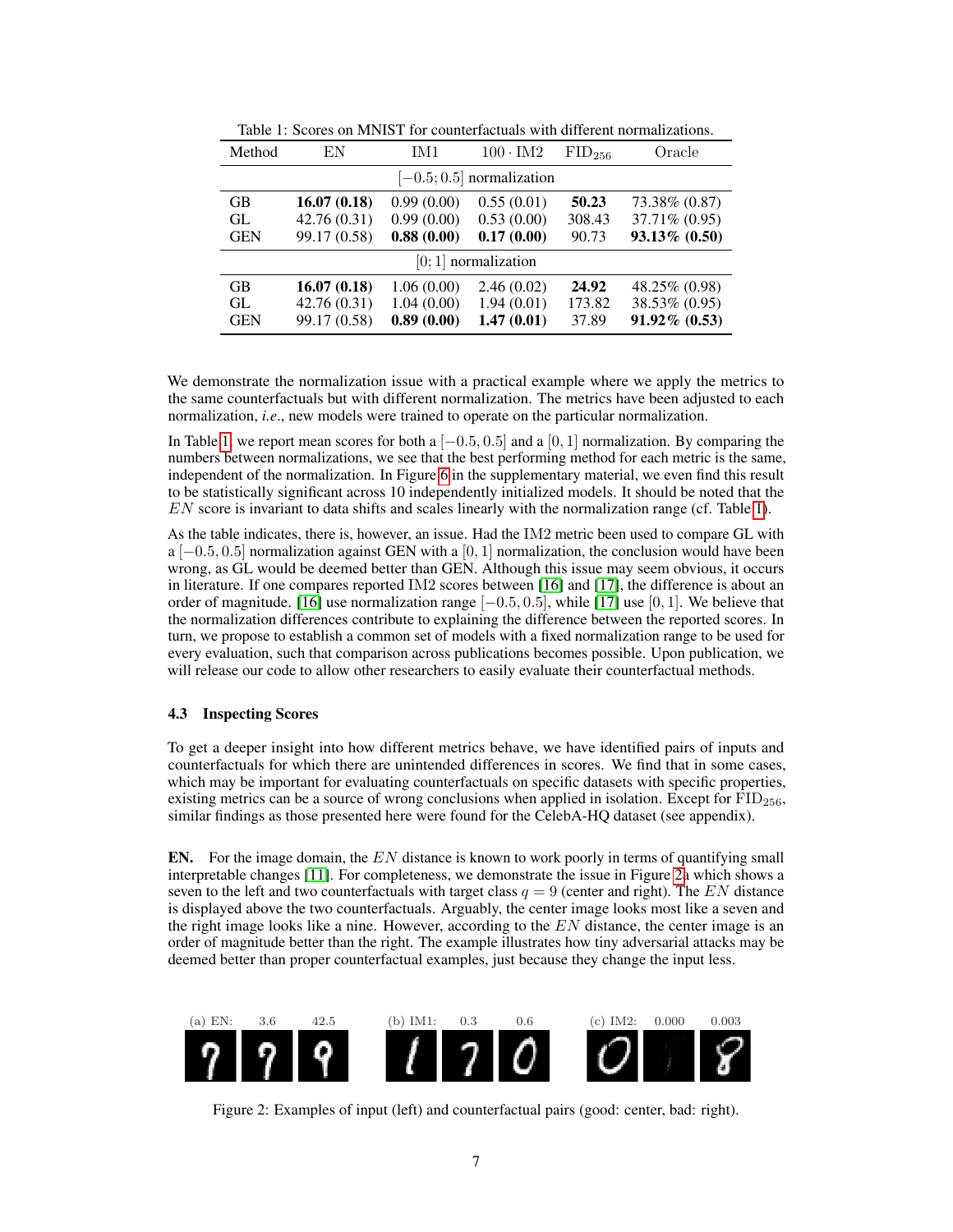**IM1.** Figure [2b](#page-6-1) depicts a one with two counterfactuals with target class  $q = 7$  and  $q = 0$ , respectively. The IM1 score is meant to quantify how realistic counterfactual examples are. Visually, the two counterfactual examples look similarly realistic. The center image does, however, get twice as good a score compared to the right, *i.e*., the seven was deemed to be more realistic by the score. Holding all else equal, this might be because more white pixels yield a larger loss. For isolated cases like this, the IM1 score may produce undesirable results. As observed in Table [1,](#page-6-0) the metric does, however, seem to work well on average when comparing methods on MNIST. As such, the IM1 score is best used as a summarizing statistic to compare averages of many samples across methods.

IM2. For the IM2 score, which should yield lower values for more interpretable counterfactuals, Figure [2c](#page-6-1) shows how the score gives an almost completely black image a better score than an image of an eight digit. On the contrary, the right image with the worst score seems more interpretable from a human perspective. The center image is presumably scoring best because it contains close to no information, which is easier to reconstruct than the right image which contains more information. We demonstrate in the appendix that it holds more generally that the IM2 score decreases, when we decrease pixel values toward their minimal value. In turn, the IM2 score might wrongly give good scores to methods that produce less interpretable counterfactuals by removing information from the inputs. To account for such drawback, also reporting, *e.g*., the oracle score, will make it harder to get good scores on both at once. A high score on both metrics at once is thus preferred.

 $\text{FID}_{256}$ . For  $\text{FID}_{256}$ , which quantifies the population wide similarity of sets of embedded images, it is not possible to identify single extreme samples. Instead, we observe how well  $\text{FID}_{256}$  distinguishes realistic and unrealistic samples. Figure [3](#page-7-0) shows counterfactual examples and the testset-wide  $FID<sub>256</sub>$  scores. For a human observer, both GB and GL does a poor job in generating realistic changes. It is, *e.g*., harder for humans to identify the target class for the two methods.  $FID<sub>256</sub>$  does not identify realistically looking samples in this particular case, as it yields better scores for both GB and GL. Interestingly, we find in the next section that  $\text{FID}_{256}$  successfully identifies the more realistically looking counterfactuals for the more complex CelebA-HQ dataset. To deal with the identified issue, we argue that the  $\text{FID}_{256}$  score should be reported together with the LVS or the Oracle score, which are less vulnerable to tiny adversarial-like changes. If both the  $\text{FID}_{256}$  and the LVS scores are good, then the quality of the counterfactuals is more likely to be high.

In conclusion, we find that in isolated cases, the metrics may be deceiving. We argue that the metrics should be reported jointly to account for each other's drawbacks. For example, if a method gets a low IM2 score indicating interpretable counterfactuals, a low  $\text{FID}_{256}$  score indicating realistic counterfactuals, and a high oracle score indicating that the counterfactuals generalize, it is a strong indicator that it is a good method.

#### <span id="page-7-1"></span>4.4 Complex data

In this section, we scale our experiments to the more complex dataset, CelebA-HQ [\[12\]](#page-9-11). The goal is to evaluate how the studied metrics work in a more complex setting.

CelebA-HQ is a dataset of faces, where each sample is associated with 40 binary class labels. Figure [4](#page-8-0) presents four different inputs in the first column. The first two have a positive makeup label and the last two have a negative label. The following three columns represent counterfactual examples of the opposite label value. Qualitatively, we find the three compared methods to produce counterfactual examples with similar properties as for FakeMNIST and MNIST. On the contrary, when we consider Table [2,](#page-8-1) we find that for some metrics the quantitative results vary from the previous experiments. Specifically, we see that the IM1 and IM2 scores fail to distinguish good from bad counterfactuals, as the scores yield almost the same value for all three methods. We also observe that the  $\text{FID}_{256}$ , in contrast to the previous experiment, successfully distinguishes the realistic from the unrealistic counterfactuals by giving GEN the lowest (best) score and GL the highest. In turn, for this more complex dataset,  $FID<sub>256</sub>$  is not as vulnerable to tiny adversarial like attacks. For completeness, we also mention that the Oracle score and the  $EN$  metric behave as expected. That is, the oracle score

<span id="page-7-0"></span>





Figure 3: Counterfactuals on MNIST.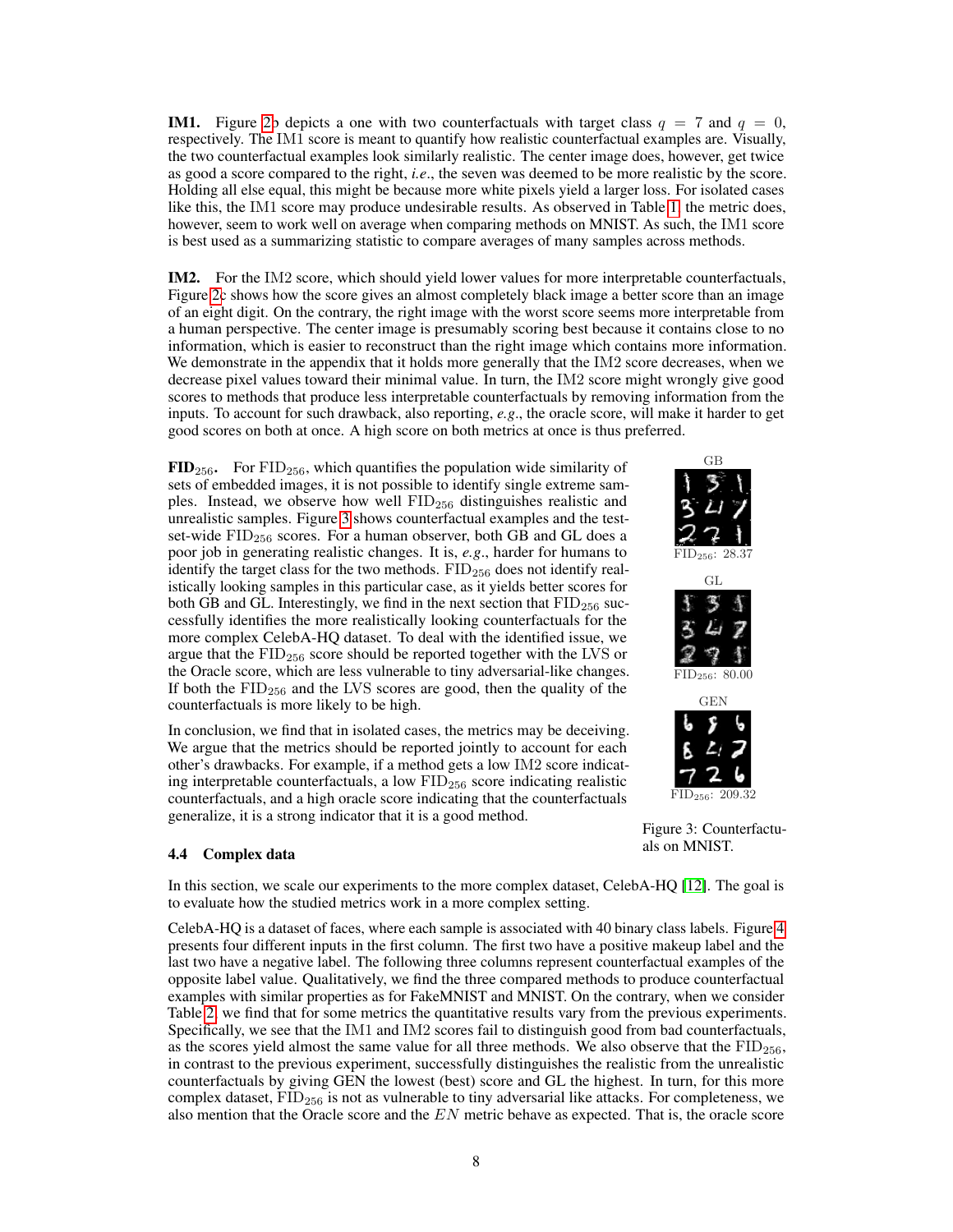Table 2: CelebA-HQ scores

<span id="page-8-1"></span>

| Method     | TCV              | E N            | IM1        | 100.IM2    | $FID_{256}$ | Oracle           |
|------------|------------------|----------------|------------|------------|-------------|------------------|
| GB         | $96.07\%$ (0.72) | 147.04(2.04)   | 0.98(0.00) | 0.47(0.01) | 205.59      | $82.82\%$ (1.42) |
| GL.        | $81.09\%$ (1.44) | 344.02 (18.13) | 0.99(0.00) | 0.52(0.01) | 484.08      | $32.84\%$ (1.92) |
| <b>GEN</b> | $99.26\%$ (0.32) | 684.26 (11.86) | 1.03(0.00) | 0.53(0.01) | 98.35       | $89.91\%$ (1.11) |

successfully identify the generative based method to most properly change the predicted class by the oracle, while the two other methods are found to be less successful. The EN metric correctly identifies the smallest changes, but the score is of little interest in the present comparison, as adversarial-like changes is still favored by the metric. In a comparison of two methods which do not produce such tiny changes, the metric might, however, be valuable to quantify how much each method changes.

To also evaluate LVS on the more complex dataset, we have computed the score for the counterfactual label (smile versus no smile) and four other labels. We chose the labels "lipstick" and "attractive" which should correlate more with the makeup label than the other two labels, "high cheekbones" and "smiling." Also on this dataset, LVS successfully avoids giving the best stores for the tiny adversarial-like changes and favors more realistic changes. Specifically, LVS identifies that GEN has a larger effect (high LVS) for the related makeup, attractiveness, and lipstick labels, while having similar low effect (low LVS) on the less related labels high cheekbones and smiling. LVS also successfully identifies how the changes made by, *e.g*., GL has less effect on all the labels, which indicates that the counterfactuals are highly model specific and behave more like adversarial examples.

In summary, we find that for the more complex CelebA-HQ dataset, both the IM1 and the IM2 scores are less useful, while combining  $FID<sub>256</sub>$  with the LVS yields a trustworthy quantitative evaluation of how realistic and valid the counterfactuals are, respectively. Minimal changes are still hard to quantify, but with two methods that perform on par on  $\text{FID}_{256}$  and LVS, the EN distance may be applicable as to judge how much each method changes.

<span id="page-8-0"></span>



Figure 4: Counterfactuals for CelebA-HQ.



Figure 5: LVS for CelebA-HQ. Black vertical bars indicate 95% confidence intervals.

## 5 Conclusion

Through an analysis and experimental evaluations, we find that each quantitative metrics for evaluating visual counterfactual examples captures only some desired properties of good counterfactual examples. On the sufficiently simple dataset FakeMNIST, we found that all metrics considered behaves as expected. However, on the more complex datasets like MNIST and CelebA-HQ, behaviors deviate more from the intended. One particular issue is that visually unrealistic and tiny adversarial-like counterfactuals are very model specific and are often unintendedly deemed to be good by the metrics. To overcome this issue, we present the Label Variation Score and the oracle score, which are both based on surrogate predictive models that are less vulnerable to such tiny changes. To make a proper quantitative evaluation of visual counterfactual examples, we conclude that capturing all the desired properties is best done by reporting metrics concerning both realistic changes and validity together.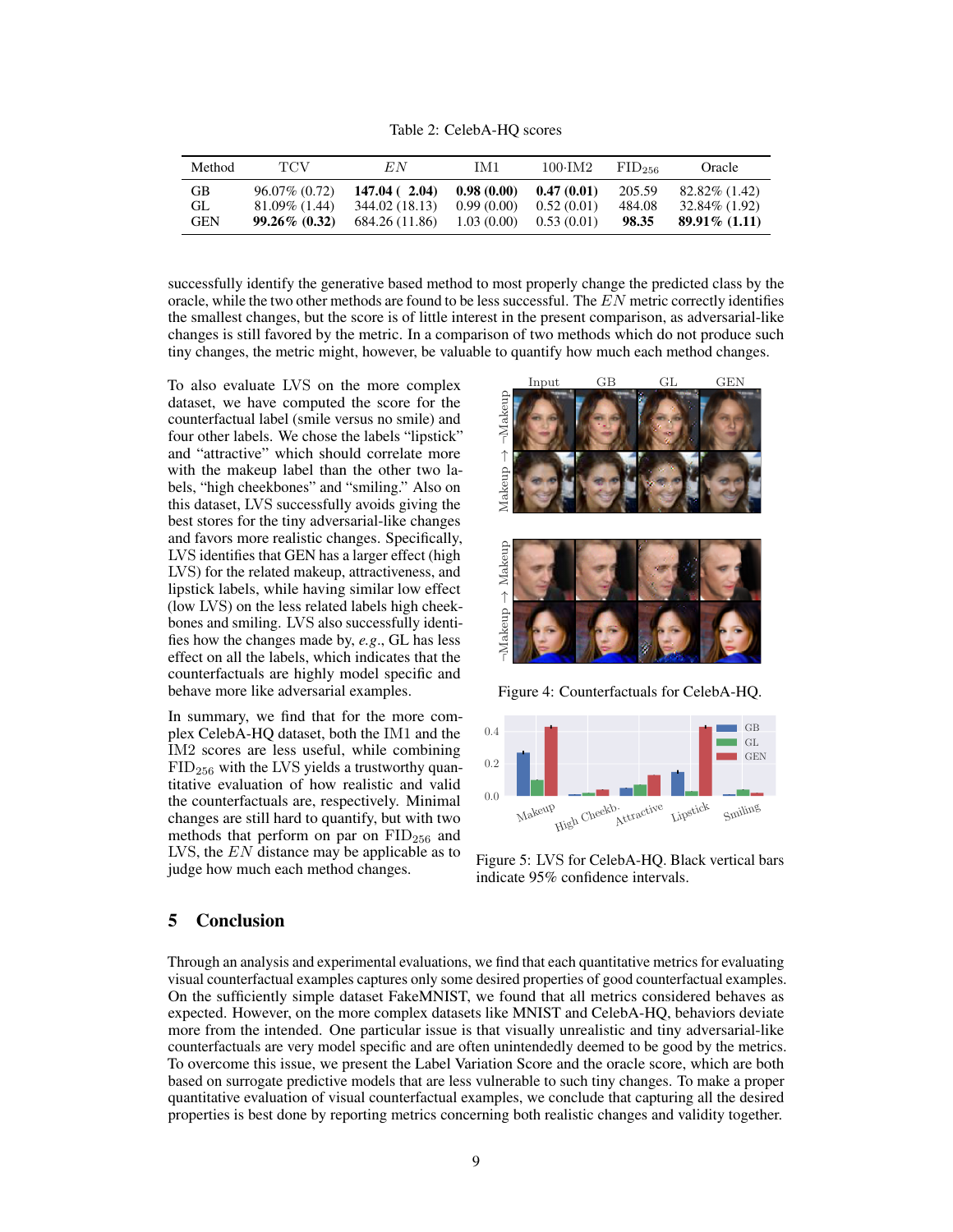## 6 Limitations and Broader Impact

By analyses and experimental evaluations of quantitative metrics for evaluating counterfactual examples, this work contributes to improve scientific progress within counterfactual examples. As such, the work contributes to better understanding what can and can not be expected of different quantitative metrics. Such understanding will arguably yield better evaluations of counterfactuals and consequently improve the performance of methods for generating counterfactual examples. As such, we do not see any direct social impacts of this work. Indirectly, improving counterfactual examples can potentially enable attackers to fool automated machine learning systems by creating realistically looking adversarial examples, which yield desired outcomes.

We also recognize the limitations of our work. First, by limiting our evaluation to metrics that have been published at least twice, we have not done a complete evaluation of all existing metrics for evaluating counterfactual examples. In turn, there may be other metrics which better capture desired properties of counterfactual examples. Second, to limit the scope, we have chosen three representative counterfactual methods which represents specific properties in counterfactuals. As such, there may be other properties of counterfactual examples, that we have not evaluated and consequently do not know whether they effect metrics. Finally, due to a large spread in datasets used across publications, we have restricted our evaluation to three datasets of increasing complexity. From our work, it is not clear how our results extend to other datasets.

### **References**

- <span id="page-9-3"></span>[1] David Alvarez Melis and Tommi Jaakkola. Towards robust interpretability with self-explaining neural networks. In *NeurIPS*, 2018.
- <span id="page-9-10"></span>[2] Lynton Ardizzone, Radek Mackowiak, Carsten Rother, and Ullrich Köthe. Training normalizing flows with the information bottleneck for competitive generative classification. In *NeurIPS*, 2020.
- <span id="page-9-0"></span>[3] Sebastian Bach, Alexander Binder, Grégoire Montavon, Frederick Klauschen, Klaus Robert Müller, and Wojciech Samek. On pixel-wise explanations for non-linear classifier decisions by layer-wise relevance propagation. *PLoS ONE*, 2015.
- <span id="page-9-1"></span>[4] Chun Hao Chang, Elliot Creager, Anna Goldenberg, and David Duvenaud. Explaining image classifiers by counterfactual generation. In *ICLR*, 2019.
- <span id="page-9-6"></span>[5] Amit Dhurandhar, Pin Yu Chen, Ronny Luss, Chun Chen Tu, Paishun Ting, Karthikeyan Shanmugam, and Payel Das. Explanations based on the Missing: Towards Contrastive Explanations with Pertinent Negatives. In *NeurIPS*, 2018.
- <span id="page-9-4"></span>[6] Amit Dhurandhar, Tejaswini Pedapati, Avinash Balakrishnan, Pin-Yu Chen, Karthikeyan Shanmugam, and Ruchir Puri. Model agnostic contrastive explanations for structured data. *CoRR*, abs/1906.00117, 2019. URL <http://arxiv.org/abs/1906.00117>.
- <span id="page-9-5"></span>[7] Yash Goyal, Ziyan Wu, Jan Ernst, Dhruv Batra, Devi Parikh, and Stefan Lee. Counterfactual Visual Explanations. In *ICML*, 2019.
- <span id="page-9-2"></span>[8] Riccardo Guidotti, Anna Monreale, Fosca Giannotti, Dino Pedreschi, Salvatore Ruggieri, and Franco Turini. Factual and counterfactual explanations for black box decision making. *IEEE Intell. Syst.*, 34(6):14–23, 2019. doi: 10.1109/MIS.2019.2957223. URL <https://doi.org/10.1109/MIS.2019.2957223>.
- <span id="page-9-7"></span>[9] Martin Heusel, Hubert Ramsauer, Thomas Unterthiner, Bernhard Nessler, and Sepp Hochreiter. Gans trained by a two time-scale update rule converge to a local nash equilibrium. In *NIPS*, 2017.
- <span id="page-9-8"></span>[10] Frederik Hvilshøj, Alexandros Iosifidis, and Ira Assent. ECINN: efficient counterfactuals from invertible neural networks. *CoRR*, abs/2103.13701, 2021. URL <https://arxiv.org/abs/2103.13701>.
- <span id="page-9-9"></span>[11] Sin-Han Kang, Honggyu Jung, Dong-Ok Won, and Seong-Whan Lee. Counterfactual explanation based on gradual construction for deep networks. *CoRR*, abs/2008.01897, 2020. URL [https://arxiv.org/](https://arxiv.org/abs/2008.01897) [abs/2008.01897](https://arxiv.org/abs/2008.01897).
- <span id="page-9-11"></span>[12] Tero Karras, Timo Aila, Samuli Laine, and Jaakko Lehtinen. Progressive Growing of GANs for Improved Quality, Stability, and Variation. In *ICLR*, 2018.
- <span id="page-9-12"></span>[13] Diederik P. Kingma and Jimmy Ba. Adam: A method for stochastic optimization. In *ICLR*, 2015.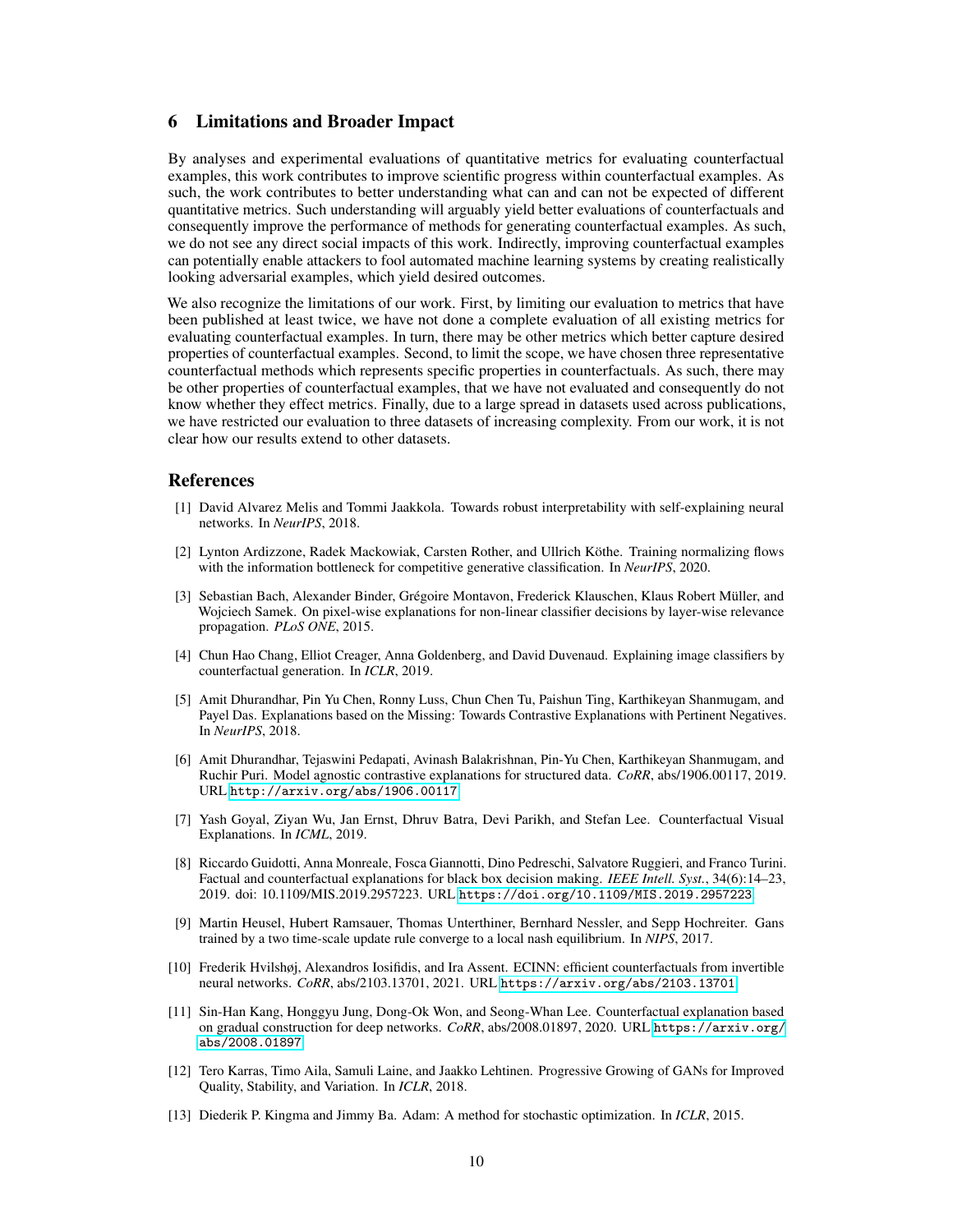- <span id="page-10-16"></span>[14] Yann LeCun and Corinna Cortes. MNIST handwritten digit database. 2010. URL [http://yann.lecun.](http://yann.lecun.com/exdb/mnist/) [com/exdb/mnist/](http://yann.lecun.com/exdb/mnist/).
- <span id="page-10-15"></span>[15] Yanpei Liu, Xinyun Chen, Chang Liu, and Dawn Song. Delving into transferable adversarial examples and black-box attacks. *ICLR*, 2017.
- <span id="page-10-6"></span>[16] Arnaud Van Looveren and Janis Klaise. Interpretable counterfactual explanations guided by prototypes. *CoRR*, abs/1907.02584, 2019. URL <http://arxiv.org/abs/1907.02584>.
- <span id="page-10-11"></span>[17] Divyat Mahajan, Chenhao Tan, and Amit Sharma. Preserving causal constraints in counterfactual explanations for machine learning classifiers. *CoRR*, abs/1912.03277, 2019. URL [http://arxiv.org/abs/](http://arxiv.org/abs/1912.03277) [1912.03277](http://arxiv.org/abs/1912.03277).
- <span id="page-10-1"></span>[18] Grégoire Montavon, Sebastian Lapuschkin, Alexander Binder, Wojciech Samek, and Klaus-Robert Müller. Explaining nonlinear classification decisions with deep taylor decomposition. *Pattern Recognit.*, 65:211– 222, 2017. doi: 10.1016/j.patcog.2016.11.008. URL [https://doi.org/10.1016/j.patcog.2016.11.](https://doi.org/10.1016/j.patcog.2016.11.008) [008](https://doi.org/10.1016/j.patcog.2016.11.008).
- <span id="page-10-5"></span>[19] Ramaravind K Mothilal, Amit Sharma, and Chenhao Tan. Explaining machine learning classifiers through diverse counterfactual explanations. In *FAT\**, 2020.
- <span id="page-10-12"></span>[20] Martin Pawelczyk, Klaus Broelemann, and Gjergji Kasneci. Learning model-agnostic counterfactual explanations for tabular data. In Yennun Huang, Irwin King, Tie-Yan Liu, and Maarten van Steen, editors, *WWW: The Web Conference*, pages 3126–3132. ACM / IW3C2, 2020. doi: 10.1145/3366423.3380087. URL <https://doi.org/10.1145/3366423.3380087>.
- <span id="page-10-10"></span>[21] Rafael Poyiadzi, Kacper Sokol, Raúl Santos-Rodríguez, Tijl De Bie, and Peter A. Flach. FACE: feasible and actionable counterfactual explanations. In Annette N. Markham, Julia Powles, Toby Walsh, and Anne L. Washington, editors, *AIES '20: AAAI/ACM Conference on AI, Ethics, and Society*, pages 344–350. ACM, 2020. doi: 10.1145/3375627.3375850. URL <https://doi.org/10.1145/3375627.3375850>.
- <span id="page-10-0"></span>[22] Marco Túlio Ribeiro, Sameer Singh, and Carlos Guestrin. "why should I trust you?": Explaining the predictions of any classifier. In *SIGKDD*, 2016.
- <span id="page-10-7"></span>[23] Pau Rodríguez, Massimo Caccia, Alexandre Lacoste, Lee Zamparo, Issam H. Laradji, Laurent Charlin, and David Vázquez. Beyond trivial counterfactual explanations with diverse valuable explanations. *CoRR*, abs/2103.10226, 2021. URL <https://arxiv.org/abs/2103.10226>.
- <span id="page-10-9"></span>[24] Lisa Schut, Oscar Key, Rory McGrath, Luca Costabello, Bogdan Sacaleanu, Medb Corcoran, and Yarin Gal. Generating interpretable counterfactual explanations by implicit minimisation of epistemic and aleatoric uncertainties. In *AISTATS*, volume 130 of *Proceedings of Machine Learning Research*. PMLR, 2021.
- <span id="page-10-3"></span>[25] Sumedha Singla, Brian Pollack, Junxiang Chen, and Kayhan Batmanghelich. Explanation by Progressive Exaggeration. In *ICLR*, 2020.
- <span id="page-10-4"></span>[26] Ilia Stepin, José Maria Alonso, Alejandro Catalá, and Martin Pereira-Fariña. A survey of contrastive and counterfactual explanation generation methods for explainable artificial intelligence. *IEEE Access*, 9: 11974–12001, 2021. doi: 10.1109/ACCESS.2021.3051315. URL [https://doi.org/10.1109/ACCESS.](https://doi.org/10.1109/ACCESS.2021.3051315) [2021.3051315](https://doi.org/10.1109/ACCESS.2021.3051315).
- <span id="page-10-8"></span>[27] Christian Szegedy, Wojciech Zaremba, Ilya Sutskever, Joan Bruna, Dumitru Erhan, Ian J. Goodfellow, and Rob Fergus. Intriguing properties of neural networks. In *ICLR*, 2014.
- <span id="page-10-14"></span>[28] Christian Szegedy, Vincent Vanhoucke, Sergey Ioffe, Jon Shlens, and Zbigniew Wojna. Rethinking the inception architecture for computer vision. In *CVPR*, 2016.
- <span id="page-10-13"></span>[29] Jasper van der Waa, Marcel Robeer, Jurriaan van Diggelen, Matthieu Brinkhuis, and Mark A. Neerincx. Contrastive explanations with local foil trees. *CoRR*, abs/1806.07470, 2018. URL [http://arxiv.org/](http://arxiv.org/abs/1806.07470) [abs/1806.07470](http://arxiv.org/abs/1806.07470).
- <span id="page-10-2"></span>[30] Sandra Wachter, Brent Mittelstadt, and Chris Russell. Counterfactual explanations without opening the black box: Automated decisions and the GDPR. *Harv. JL & Tech.*, 31:841, 2017.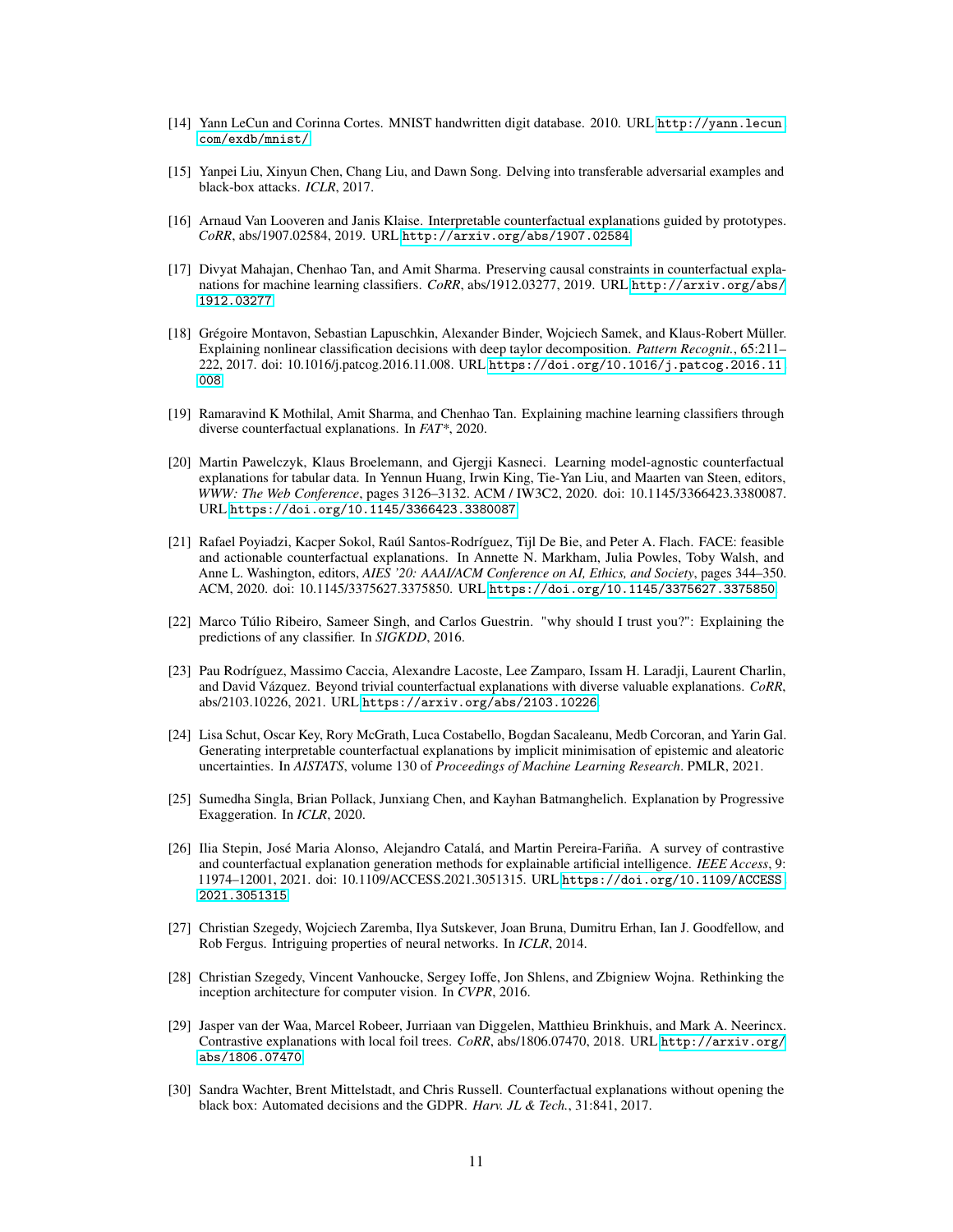| Method     | TCV               | E N          | IM1        | $100 \cdot \text{IM}2$ | $FID_{256}$ | Oracle           |
|------------|-------------------|--------------|------------|------------------------|-------------|------------------|
| GB         | $68.11\% (0.91)$  | 11.60 (0.49) | 1.22(0.01) | 0.49(0.01)             | 252.5       | 88.31\% (0.76)   |
| GL         | 84.07% (0.72)     | 47.38 (0.90) | 1.03(0.00) | 1.23(0.03)             | 309.95      | 55.51\% (1.06)   |
| <b>GEN</b> | $100.00\%$ (0.00) | 6.81(0.04)   | 0.68(0.00) | 0.21(0.00)             | 0.12        | $99.98\%$ (0.03) |

<span id="page-11-0"></span>Table 3: Test set wide mean (95% confidence intervals) on the FakeMNIST dataset. Best scores are reported in bold.

# A Additional Experimental Results

## A.1 FakeMNIST

In addition to the LVS, we also ran all other metrics on the FakeMNIST dataset. Table [3](#page-11-0) presents all the scores. We find that all included scores behave as expected. Specifically, we expect the IM1 and IM2scores to identify that counterfactuals generated by GEN are the most realistic, as they change only the top left pixels, which should be easier to capture by the auto-encoders compared to the more scattered changes by both GB and GL. As only changing the top left pixels should produce a little difference in terms of the  $EN$  distance, we would also expect GEN to get the lowest score, which is also the case in Table [3.](#page-11-0) A similar argument also works for the  $\text{FID}_{256}$ . The  $\text{FID}_{256}$  should capture that the most realistic samples are those where only the top-left pixels are changed, which is also the case.

The TCVis not based on the perceptual quality of the counterfactuals, but on how effective each method is in changing the predicted class on the given classifier. We see from Table [3](#page-11-0) that GEN is the most effective, which aligns well with the rest of our experiments. Finally, we see that the oracle score, which indicates whether the counterfactual examples also generalize to another classifier, also identifies how counterfactuals from GEN generalize better than those of GB and GL.

## A.2 MNIST

To evaluate how sensitive the model based scores IM1, IM2, and the oracle score are to initialization of models, we trained ten individual classifiers with different random initializations for the MNIST dataset and computed the mean scores along with 95% confidence intervals. In Figure [6,](#page-11-1) we display the results, where bars represent mean values and horizontal black lined indicate confidence intervals. From the figure, we see that all three scores have statistically significant differences on the 95% level. It should be mentioned, that we test ten identical model architectures. In turn, the experiment does not reveal any information on whether results are also robust across different model architectures.

### A.3 Inspecting Scores on CelebA-HQ

Similar to how we inspected scores on the MNIST dataset in Section [4.3,](#page-6-2) we have also considered similar input and counterfactual pairs for the more compled CelebA-HQ dataset. Results are shown

<span id="page-11-1"></span>

Figure 6: Mean scores on MNIST with 95% confidence intervals for ten trials with ten randomly initialized evaluation models.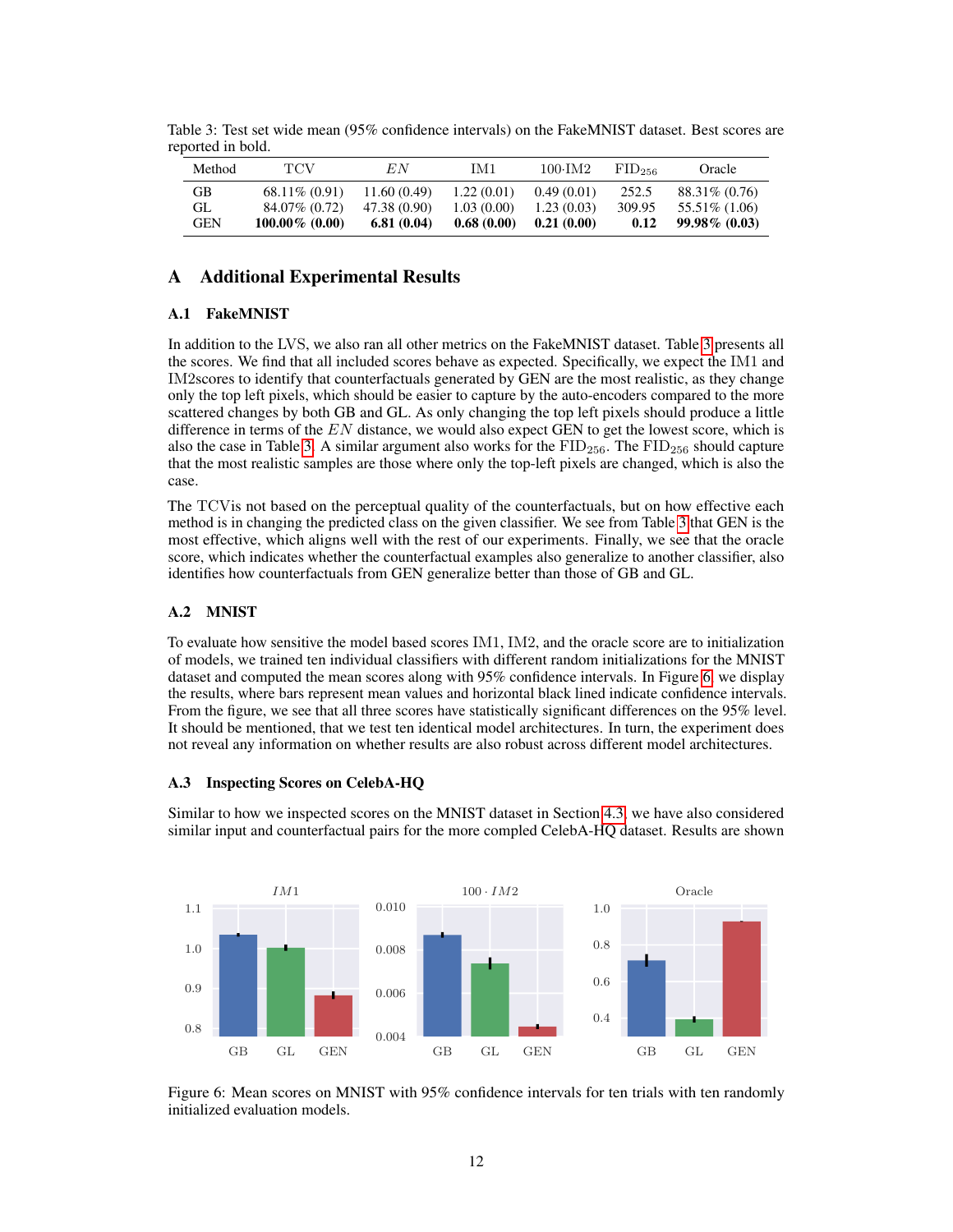<span id="page-12-0"></span>(a) Counterfactuals examples for random CelebA-HQ sample.

| Input | GВ | GL | <b>GEN</b> | Method                 | E N                        | IM1                  | $100 \cdot \text{IM}2$ |
|-------|----|----|------------|------------------------|----------------------------|----------------------|------------------------|
|       |    |    |            | GB<br>GL<br><b>GEN</b> | 100.70<br>787.69<br>569.36 | 1.00<br>1.00<br>l.12 | 0.25<br>0.47<br>0.22   |

(b) Scores for counterfactuals in Figure [7.](#page-12-0)

Figure 7: An example of the behavior of the three scores  $EN$ , IM1, and IM2on counterfactuals adding makeup to a face.

<span id="page-12-1"></span>Table 4: Training configurations for convolutional classifiers used throughout the paper. FakeM-NIST and MNIST classifiers were trained in an identical manner, thus (Fake)MNIST means both FakeMNIST and MNIST. <sup>†</sup> ADAM [\[13\]](#page-9-12) was used with Keras default parameters:  $\beta_1 = 0.9, \beta_2 =$  $0.999, \epsilon = 10^{-7}.$ 

| Configuration | (Fake)MNIST classifier | (Fake)MNIST oracle | CelebA           |
|---------------|------------------------|--------------------|------------------|
| Learning rate | $10^{-3}$              | $10^{-3}$          | $10^{-3}$        |
| Optimizer     | $ADAM^{\dagger}$       | $ADAM^{\dagger}$   | $ADAM^{\dagger}$ |
| Batch size    | 64                     | 128                | 64               |
| epochs        | 10                     | 10                 | 100              |

in Figure [7a,](#page-12-0) which shows a random sample from the dataset along with the counterfactuals generated by the three counterfactual methods used in this work. Table [7b](#page-12-0) shows the related scores. Figure [7](#page-12-0) confirms the observations mentioned in Section [4.3,](#page-6-2) but also observations from our other experiment on CelebA-HQ (Section [4.4\)](#page-7-1). Specifically, we see that  $EN$  finds the tiny adversarial-like changes from GB to be the best, which does not align with what a human observer would deem a good counterfactual example. As found in Section [4.4,](#page-7-1) IM1fail to distinguish counterfactuals from GB and GL. Finally, the IM2 score yields similar scores for GB and GEN, is also in contradiction to the human observations, as the sample form GENseems more interpretable.

# B Experimental Details

In this section, we list all the relevant training details for the models used in this paper. We note that we also supply code at <https://github.com/fhvilshoj/EvaluatingCounterfactuals>, which also contains all counterfactual examples used throughout the experiments, the code used for evaluation, and all the models used.

Convolutional Neural Networks. GB and GL both generate counterfactual examples for convolutaional neural networks with the model architecture described in Looveren and Klaise [\[16\]](#page-10-6). For simplicity, we used the same model architecture for classifiers used with the oracle score, but with a different random initialization. Unless explicitly stated differently in the main paper, all data was normalized to a [−0.5; 0.5] range. All convolutional neural networks were trained with categorical cross-entropy. Remaining configurations for the convolutaional neural networks are stated in Table [4.](#page-12-1)

Auto-encoders. The auto-encoders used for generating counterfactuals for GL ([\[16\]](#page-10-6)) and for computing IM1 and IM2 scores had the same architecture as described by Looveren and Klaise [\[16\]](#page-10-6). We use independently initialized auto-encoders for computing and evaluating counterfactuals, respectively. The models were trained with mean squared error loss and remaining configurations presented in Table [5.](#page-13-0)

Conditional INNs. The conditional INNs used in this paper used exactly the architectures and the loss function described in [\[2\]](#page-9-10). We use  $\beta = 1.4265$  for FakeMNIST and MNIST and  $\beta = 1.0$  for CelebA, which was found to work well in [\[10\]](#page-9-8). We only present the "convincing" counterfactuals from [\[10\]](#page-9-8) with the  $\alpha_1$ -value suggested in the paper. For both the FakeMNIST and MNIST datasets, we use the smaller architecture in [\[2\]](#page-9-10) and for the CelebA dataset, we use the deeper architecture